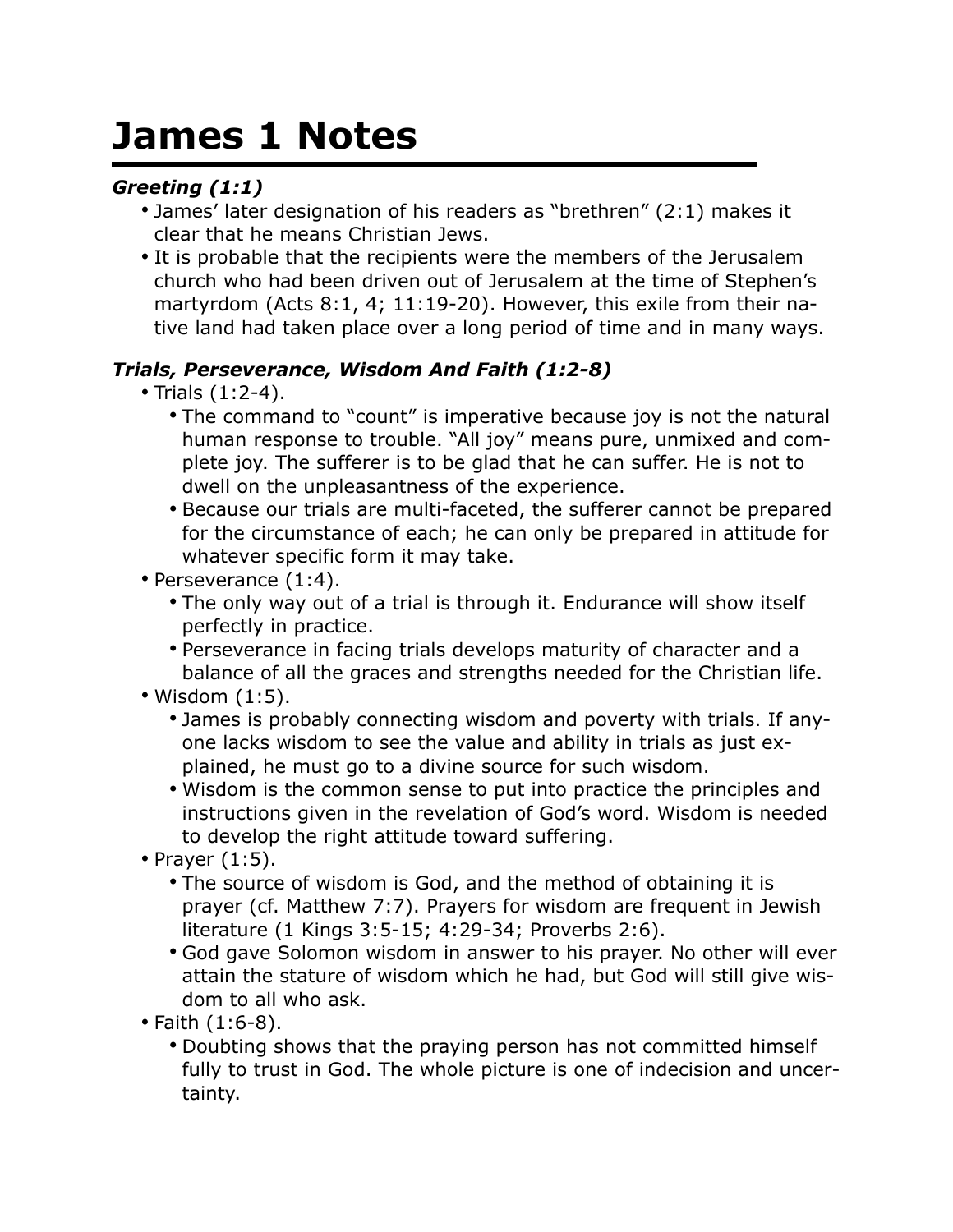- Perhaps the thought is that the one praying is lifted high like the crest of the wave by hope one minute and then lowered by doubt and despair of receiving the next.
- This sort of instability is not only apparent when the person prays, it marks "all his ways." In one's personal life, business life, social life, as well as spiritual life, indecisiveness negates all effectiveness.

#### *Riches, Temptation And The New Birth (1:9-18)*

• Riches (1:9-11).

- There was in the possession of riches a constant source of pride. However, one must do their duty to God in whatever circumstances the changing fortunes of life may thrust upon him.
- Life is as fleeting for the poor man as the rich, but James' warning is to directed to the rich because the tendency to trust in riches may make him more likely to forget the fact quoted from Isaiah 40:6-8.
- Man must put his confidence in something more permanent than riches. These are sobering thoughts that tend to reduce the rich to the level of human beings in general, just as the privilege of suffering for Christ lifts the poor person to a new plane of dignity and worth.
- Trials (1:12).
	- "Blessed" describes the enviable state of the person who does not give up when confronted with hard and difficult circumstances but remains strong in faith and devotion to God.
	- Love is put forth by James as the motivating power which makes endurance in trials possible.
- Temptations (1:13-15).
	- The word "temptation" in vs. 13 is the same as "temptations" in v. 2; here, however, it obviously means temptation (see the words "evil" in vs. 13; "lust" in vs. 14; "sin" in vs. 15).
	- "Tempted" is a strong word which expresses the intensity of the lusts or passions that are within us. These lusts are God-given; they are not wrong in and of themselves. However, when we satisfy them through sin, we are condemned.
	- James changes his figure from a snare to conception and birth to describe the experience of yielding to sin. If sin is allowed to grow unchecked in us and become perfected without repentance, it will produce ruin.
- The new birth (1:16-18).
	- The concept of God's goodness rules out the possibility that he would send an influence as destructive as temptation. His gifts are marked by kindness and helpfulness, not destructiveness.
	- Unlike the "shadow of turning" that is caused by the sun, moon, and stars, God does not change.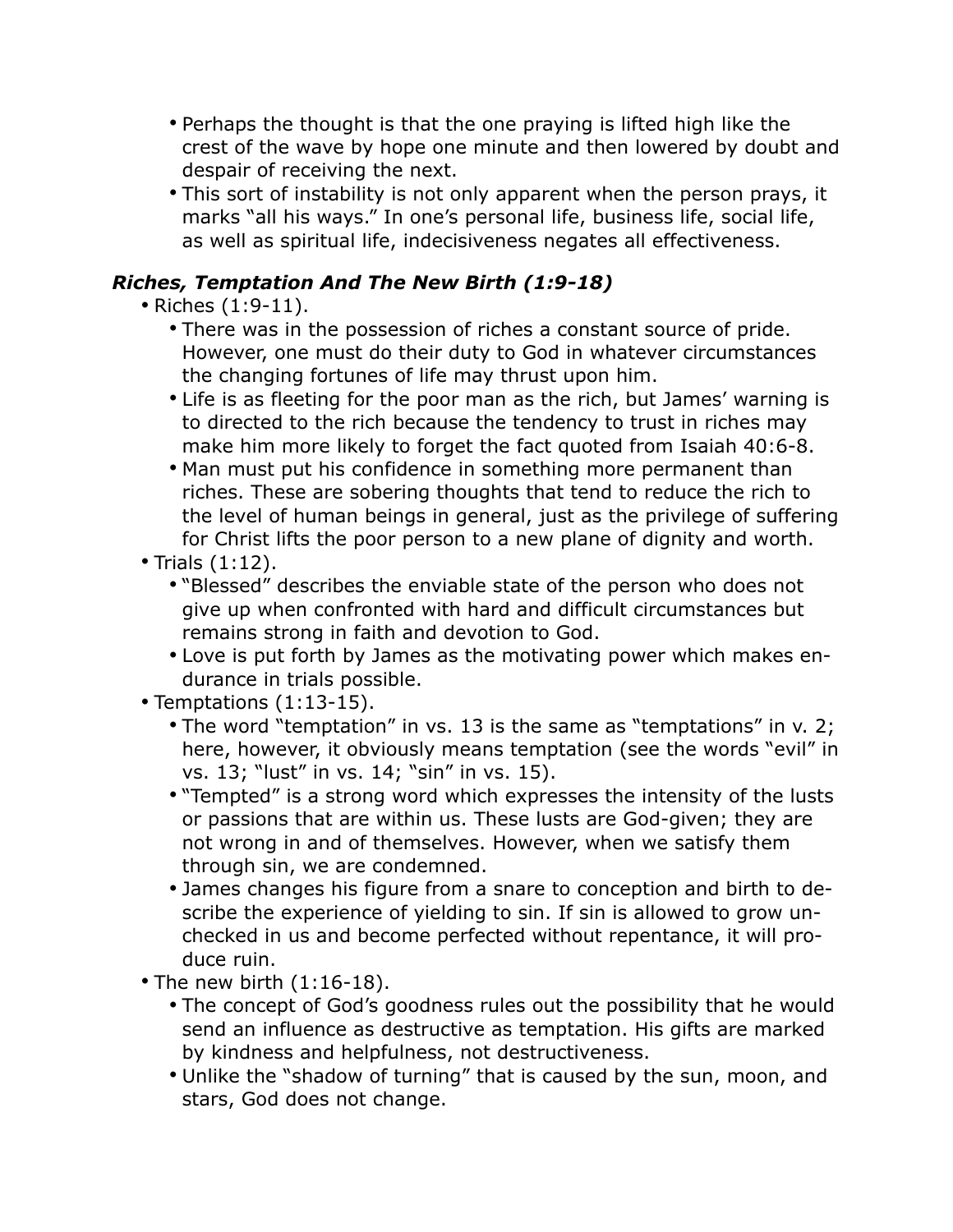• Rather than acting destructively, God acts constructively. God accomplishes our new birth by His own deliberate choice. The early Christians were a preliminary indication of the great host of people who through subsequent centuries would be born again.

#### *The Tongue, The Word And Pure Religion (1:19-27)*

- Watch your tongue (1:19-21).
	- We ought (in view of the word's power) to be quick to hear -- to be eager and anxious to hear the message of God.
	- The idea of "slow to speak" is "slow to speak back at, or show displeasure at the teachings of the word" (cf. Acts 13:45).
	- An angry man cannot please God; in such a state he cannot do works which are acceptable to God. Only those who are humble in spirit can enter His kingdom.
- Be doers of the word (1:21-25).
	- "Filthiness and naughtiness" are so abundant that it must be stripped off like dirty clothes in preparation for receiving the word. The reception of truth must of necessity be marked by humility or meekness. This is not to be construed as spineless weakness. Instead, it is the quality of a strong man that makes him docile and submissive rather than haughty and rebellious.
	- Truth must be infused and engrafted in our hearts and minds. Those who congratulate themselves on being hearers of the truth are deceiving themselves. If they assume that this is all that is needed to be saved, they are sadly mistaken.
	- The word is a kind of mirror in which we see our true selves and how far short we are from being and doing as we should. The idea is that many people look at themselves in mirrors and then go away forgetting what they saw; a look into the "perfect law of liberty" will reveal every fault which needs correcting (cf. John 13:17).
- Pure religion (1:26-27).
	- A man may suppose himself to be devout or pious while not heeding what he has heard about self-control of the tongue. The word "religious" carries the idea of external rite or service. One may be a worshiper of God in vain. The warning is in line with the Old Testament prophets who emphasized that the service of God in sacrifices and sabbath keeping or tithing was of no value if one disregarded the duty of justice and mercy and faith.
	- Pure means "what is free from stain or sin." Acceptable worship is that which combines religious service and a holy life with active participation in good deeds. "To visit" literally means "to look in on" or "go to see." As one can see, James uses multiple single pronouns to show that this is an individual responsibility.